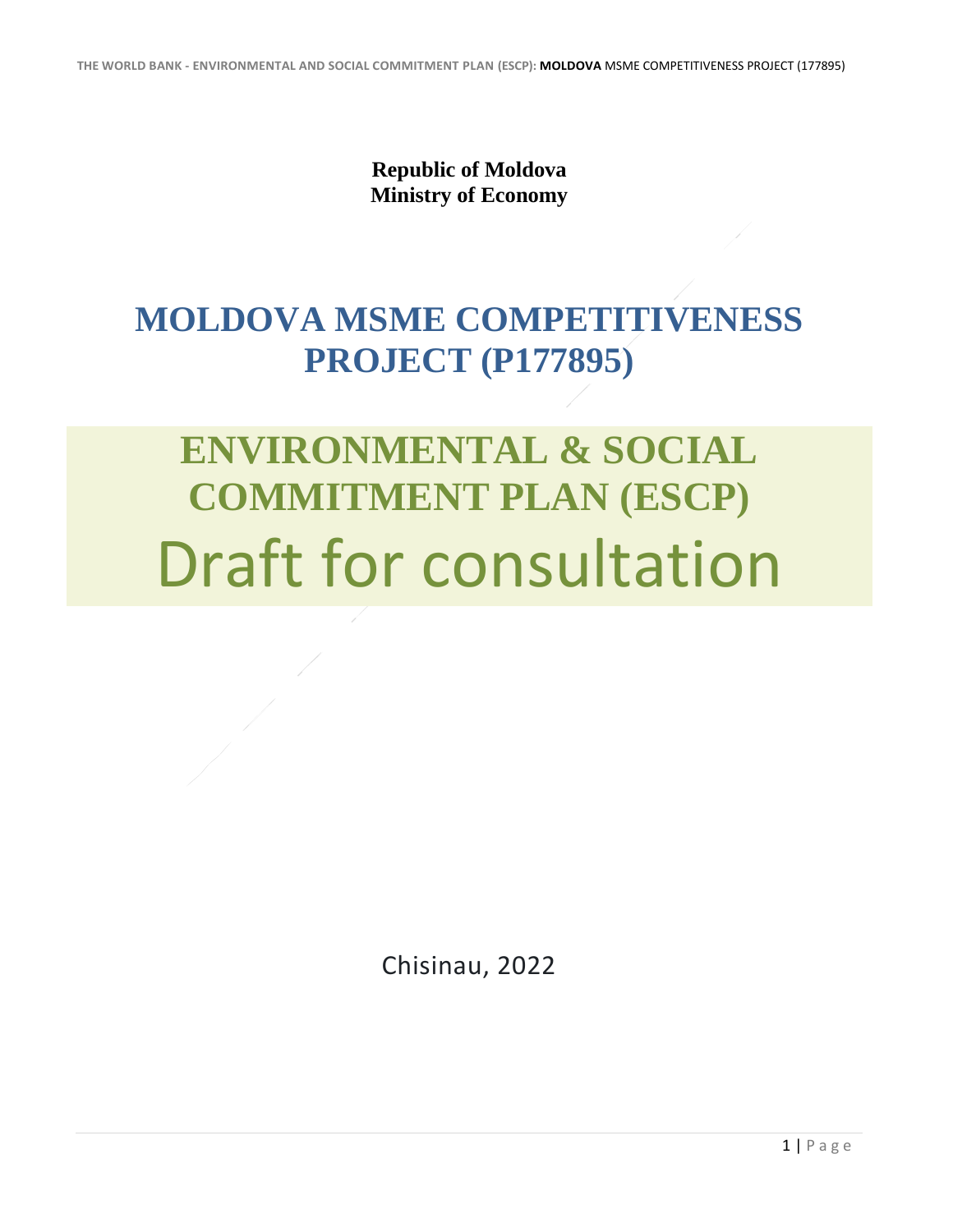## **ENVIRONMENTAL AND SOCIAL COMMITMENT PLAN**

- 1. The Republic of Moldova (the **Recipient**) shall implement the Moldova MSME Competitiveness Project (the **Project**) with the involvement of the following Ministries/agencies/units: Ministry of Economy (**MOE**) and the Credit Guarantee Fund (GCF) of the Organization for Small and Medium Enterprises Sector Development (ODIMM). The *International Bank for Reconstruction and Development (hereinafter the Bank*) has agreed to provide financing for the Project. The Project will support efforts by the government to increase the export competitiveness of Moldovan enterprises, reduce the regulatory burden they face, and increase access to finance to enterprises.
- 2. The Republic of Moldova will implement material measures and actions so that the Project is implemented in accordance with the Environmental and Social Standards (**ESSs**). This Environmental and Social Commitment Plan (**ESCP**) sets out material measures and actions, any specific documents or plans, as well as the timing for each of these.
- 3. The Republic of Moldova will also comply with the provisions of any other E&S documents required under the ESF and referred to in this ESCP, such as the Environmental and Social Management Framework (ESMF) Environmental and Social Management Systems (ESMS), Labor Management Procedures (LMP), and Stakeholder Engagement Plan (SEP), and the timelines specified in those E&S documents.
- 4. The Republic of Moldova is responsible for compliance with all requirements of the ESCP even when implementation of specific measures and actions is conducted by the Ministry, agency or unit referenced in 1. above.
- 5. Implementation of the material measures and actions set out in this ESCP will be monitored and reported to the Bank by the Recipient as required by the ESCP and the conditions of the legal agreement. The Bank will monitor and assess the progress and completion of the material measures and actions throughout the implementation of the Project.
- 6. As agreed by the Bank and the Recipient, this ESCP may be revised from time to time during Project implementation to reflect adaptive management of Project changes and unforeseen circumstances or in response to an assessment of Project performance conducted under the ESCP. In such circumstances, the Recipient will agree to the changes with the Bank and will update the ESCP to reflect such changes. Agreement on changes to the ESCP will be documented through the exchange of letters signed between the Bank and the Recipient. The Recipient will promptly disclose the updated ESCP.
- 7. Where Project changes, unforeseen circumstances, or Project performance result in changes to the risks and impacts during Project implementation, the Recipient shall provide additional funds, if needed, to implement actions and measures to address such risks and impacts.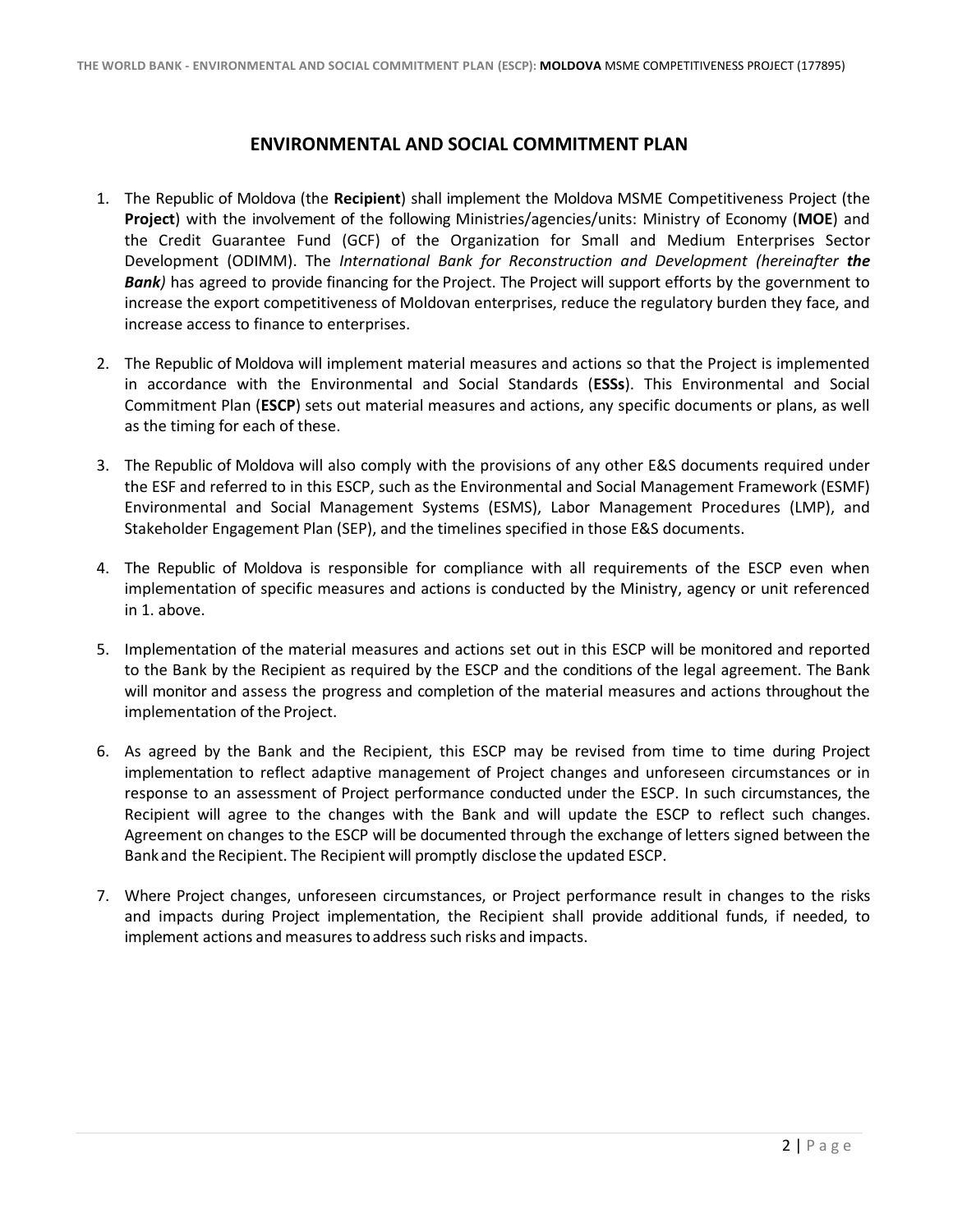**THE WORLD BANK - ENVIRONMENTAL AND SOCIAL COMMITMENT PLAN (ESCP): MOLDOVA** MSME COMPETITIVENESS PROJECT (177895)

| <b>MATERIAL MEASURES AND ACTIONS</b> |                                                                                                                                                                                                                                                                                                                                                                                                                                                                                                                                                                                                                                                                                                                                                                                                                                                                                                                                                                                                                                                                                                                                                                                                | <b>TIMEFRAME</b>                                                                                                                                                                                                                                                                                                                                                                                                                                                                                                        | <b>RESPONSIBLE</b><br><b>ENTITY/AUTHORITY</b> |
|--------------------------------------|------------------------------------------------------------------------------------------------------------------------------------------------------------------------------------------------------------------------------------------------------------------------------------------------------------------------------------------------------------------------------------------------------------------------------------------------------------------------------------------------------------------------------------------------------------------------------------------------------------------------------------------------------------------------------------------------------------------------------------------------------------------------------------------------------------------------------------------------------------------------------------------------------------------------------------------------------------------------------------------------------------------------------------------------------------------------------------------------------------------------------------------------------------------------------------------------|-------------------------------------------------------------------------------------------------------------------------------------------------------------------------------------------------------------------------------------------------------------------------------------------------------------------------------------------------------------------------------------------------------------------------------------------------------------------------------------------------------------------------|-----------------------------------------------|
|                                      | <b>MONITORING AND REPORTING</b>                                                                                                                                                                                                                                                                                                                                                                                                                                                                                                                                                                                                                                                                                                                                                                                                                                                                                                                                                                                                                                                                                                                                                                |                                                                                                                                                                                                                                                                                                                                                                                                                                                                                                                         |                                               |
| Α                                    | REGULAR REPORTING: Prepare and submit to the Bank regular monitoring reports on<br>the environmental, social, health, and safety (ESHS) performance of the project,<br>including but not limited to stakeholder engagement activities and grievances log.                                                                                                                                                                                                                                                                                                                                                                                                                                                                                                                                                                                                                                                                                                                                                                                                                                                                                                                                      | Half Yearly throughout Project<br>implementation                                                                                                                                                                                                                                                                                                                                                                                                                                                                        | <b>MOE</b>                                    |
| B                                    | <b>INCIDENTS AND ACCIDENTS:</b> Promptly notify the Bank of any incident or accident<br>related to the Project which has, or is likely to have, a significant adverse effect on<br>the environment, the affected communities, the public or workers. Provide sufficient The MoE will notify the Bank<br>detail regarding the incident or accident, indicating immediate measures taken or<br>that are planned to be taken to address it, and any information provided by any<br>contractor and supervising entity, as appropriate. Subsequently, as per the Bank's<br>request, prepare a report on the incident or accident and propose any measures to<br>prevent its recurrence.                                                                                                                                                                                                                                                                                                                                                                                                                                                                                                             | Through Project implementation<br>within 48 hours after learning of the<br>incident or accident. A report will be<br>provided within a timeframe acceptable<br>to the Bank.                                                                                                                                                                                                                                                                                                                                             | <b>MOE</b>                                    |
|                                      | <b>ESS 1: ASSESSMENT AND MANAGEMENT OF ENVIRONMENTAL AND SOCIAL RISKS AND IMPACTS</b>                                                                                                                                                                                                                                                                                                                                                                                                                                                                                                                                                                                                                                                                                                                                                                                                                                                                                                                                                                                                                                                                                                          |                                                                                                                                                                                                                                                                                                                                                                                                                                                                                                                         |                                               |
| 1.1                                  | <b>ORGANIZATIONAL STRUCTURE:</b><br>a. Ministry of Economy (MOE) shall maintain the existing PIU with qualified staff<br>and resources to support the management of ESHS risks and impacts of the<br>project, including an environmental and social risk focal point.<br>b. The Organization for Small and Medium Enterprises Sector Development<br>(ODIMM) shall hire environmental and social specialist(s) / consultant(s) to<br>manage its Environmental and Social Management System.<br>c. PFI's shall maintain environmental and social focal points to manage their<br>Environmental and Social Management Systems.                                                                                                                                                                                                                                                                                                                                                                                                                                                                                                                                                                    | a. The PIU should maintain its E&S staff<br>throughout project implementation.<br>b. ODIMM shall hire and maintain its<br>environmental and social specialist /<br>consultant by project effectiveness.<br>c. PFIs to maintain environmental and<br>social focal points prior to receipt of<br>credit guarantees                                                                                                                                                                                                        | <b>MOE</b><br><b>ODIMM</b><br>PFIs            |
| 1.2                                  | ENVIRONMENTAL AND SOCIAL ASSESSMENT/MANAGEMENT PLANS AND<br><b>INSTRUMENTS/ CONTRACTORS:</b><br>a. Assess the environmental and social risks and impacts of proposed Project<br>activities under Components One and Three in accordance with the<br>Environmental and Social Management Framework (ESMF) prepared for the<br>project, the ESSs, and the Environmental, Health and Safety Guidelines (EHSGs).<br>The ESMF includes a template for Environmental and Social Management Plans<br>(ESMP). Assessment includes ensuring that business development plans and provision<br>of equipment under component three are screened for E&S risks and relevant<br>assessments and plans are applied to matching grant activities where relevant.<br>b. Prepare and implement Environmental and Social Management Systems<br>(ESMS) under Component Two for ODIMM and Participating Financial<br>Institutions (PFI) ensuring that they assess the environmental and social risks<br>and impacts of the proposed credit guarantees provided under the Credit<br>Guarantee Facility (CGF) and of the MSME activities financed by on-lending<br>from PFIs that is backed by the credit guarantees. | a. ESMF for component one and three<br>prepared<br>by<br>Appraisal<br>and<br>implemented upon effectiveness<br><b>ODIMM</b><br>ESMS<br>prepared<br>by<br>effectiveness and adopted before<br>disbursement of project funds. PFI<br>ESMS prepared and adopted before<br>provision of credit guarantees to the<br>PFI.<br>Before provision of loans backed by<br>credit guarantees and<br>before<br>provision of matching grants ensure<br>participating firms comply with the<br>ESHS specifications in their contracts. | <b>MOE</b><br><b>ODIMM</b><br>PFIs            |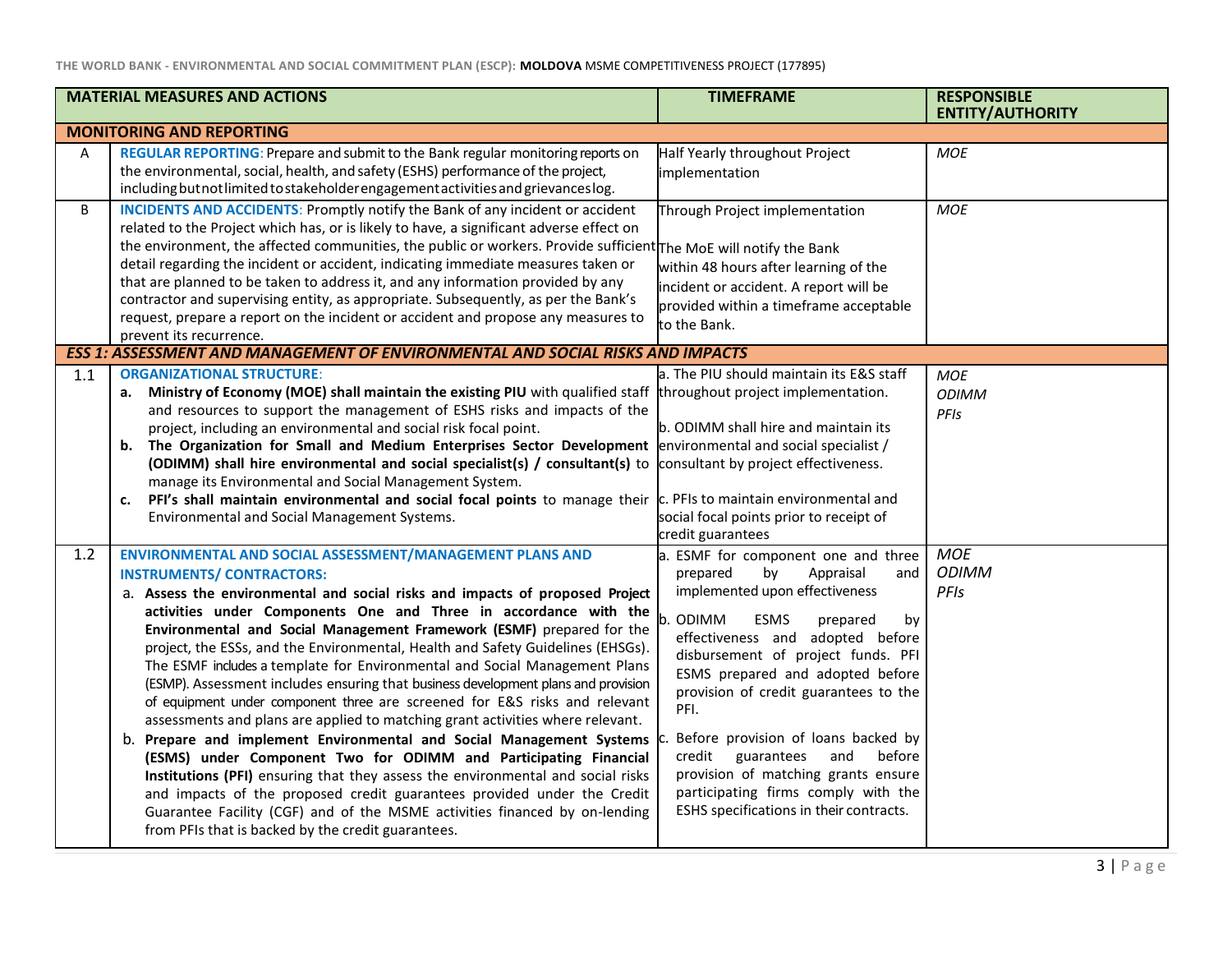|     | c. Prepare, disclose, adopt, and implement any environmental and social<br>management plans or other tools required for the respective Project activities<br>as per the screening process, in accordance with the ESSs and the ESMF (component<br>one and three) and ESMS (component two), in a manner acceptable to the Bank.                                                                                                                                                                                                                                                                                                                                                                                                                                                                                                                                                                                                                                                                                                                                                                                                                                                                                                                                                                                                                                                                                                             |                                                                                                                                                                           |                                     |
|-----|--------------------------------------------------------------------------------------------------------------------------------------------------------------------------------------------------------------------------------------------------------------------------------------------------------------------------------------------------------------------------------------------------------------------------------------------------------------------------------------------------------------------------------------------------------------------------------------------------------------------------------------------------------------------------------------------------------------------------------------------------------------------------------------------------------------------------------------------------------------------------------------------------------------------------------------------------------------------------------------------------------------------------------------------------------------------------------------------------------------------------------------------------------------------------------------------------------------------------------------------------------------------------------------------------------------------------------------------------------------------------------------------------------------------------------------------|---------------------------------------------------------------------------------------------------------------------------------------------------------------------------|-------------------------------------|
|     | <b>MATERIAL MEASURES AND ACTIONS</b>                                                                                                                                                                                                                                                                                                                                                                                                                                                                                                                                                                                                                                                                                                                                                                                                                                                                                                                                                                                                                                                                                                                                                                                                                                                                                                                                                                                                       | <b>TIMEFRAME</b>                                                                                                                                                          | <b>RESPONSIBLE ENTITY/AUTHORITY</b> |
| 1.3 | <b>EXCLUSIONS:</b><br>The following type of activities shall not be eligible for finance under the project:<br>Any activities which may be associated with significant risks and impacts<br>on the environment, community health and safety, labor and working<br>conditions, biodiversity or cultural heritage will be rated as high or<br>substantial risk and will be considered ineligible for project financing.<br>Any activities located in protected areas, critical and non-critical habitats<br>b.<br>or culturally or socially sensitive areas, along with subprojects that might<br>have impacts on international waterways, as River Prut, Dniester, or Danube<br>Delta<br>Any activities that involve physical or economic displacement. Should any<br>c.<br>land or property be acquired by beneficiaries, it will be on a willing buyer-<br>willing seller basis as documented by legal transaction records.<br>Any activities screened as involving significant risks to labor rights, health<br>d.<br>and safety of employees, and harmful child or forced labor.<br>Any revision to laws that involves loosening of environmental and social<br>e.<br>protections or is unable to maintain or enhance environmental and social<br>protections.<br>An exclusion list will be included in the ESMF and ESMS detailing the range of<br>activities ineligible for financing, either through provision of matching grants or | An exclusion list included in the ESMF and MOE<br>ESMS shall be applied as part of the<br>screening processes conducted under <i>PFIs</i><br>action 1.2.a and 1.2b above. | ODIMM                               |
|     | through loans backed by credit guarantees.                                                                                                                                                                                                                                                                                                                                                                                                                                                                                                                                                                                                                                                                                                                                                                                                                                                                                                                                                                                                                                                                                                                                                                                                                                                                                                                                                                                                 |                                                                                                                                                                           |                                     |

|     | <b>ESS 2: LABOR AND WORKING CONDITIONS</b>                                       |     |                                  |              |
|-----|----------------------------------------------------------------------------------|-----|----------------------------------|--------------|
| 2.1 | <b>LABOR MANAGEMENT:</b>                                                         | ia. | LMP prepared, consulted on and   | <b>MOE</b>   |
|     | a. Labor Management Procedures (LMP) including worker Grievance Mechanism        |     | included in the ESMF (for        | <b>ODIMM</b> |
|     | (GM) have been prepared as a standalone document and will be implemented in      |     | components one and three) by     | <b>PFIs</b>  |
|     | conjunction with the project ESMF (for component one and three) in accordance    |     | Appraisal.                       |              |
|     | with the applicable requirements of ESS2 and include codes of conduct to prevent |     |                                  |              |
|     | and manage incidents of SEA/SH                                                   | Ib. | LMP prepared and included in the |              |
|     | b. ODIMM and PFIs will review their HR policies for consistency with ESS2 and    |     | ODIMM ESMS by Effective Date and |              |
|     | apply measures to strengthen their LMP and Worker GM where necessary and         |     | LMP prepared and included in the |              |
|     | include these in their ESMS (for component two) and apply to direct and          |     | PFI ESMS prior to PFI receipt of |              |
|     | contracted workers of PFIs and include codes of conduct to prevent and manage    |     | credit guarantees.               |              |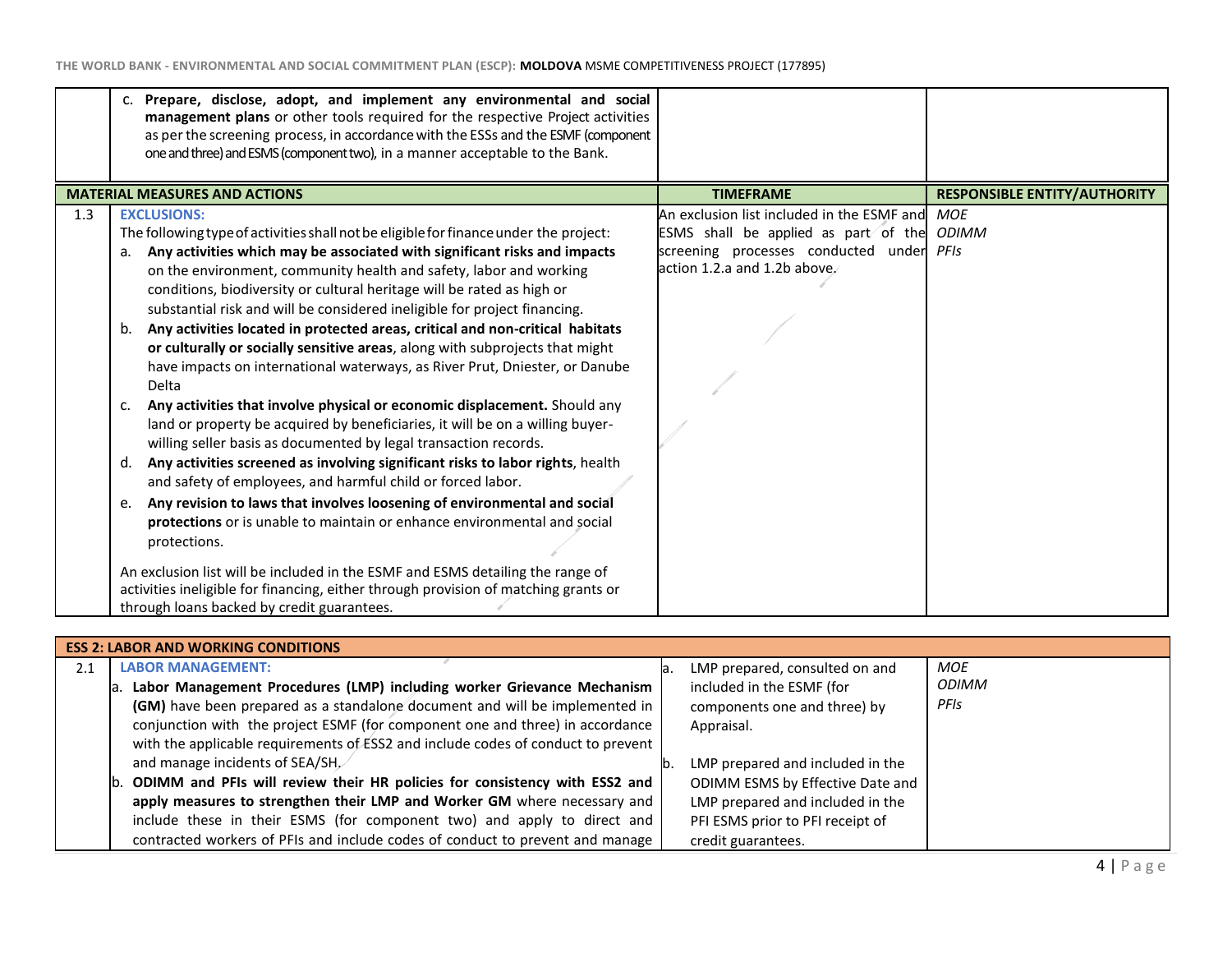| incidents of SEA/SH.<br>The project shall implement necessary protocols under the project ESMF $\alpha$<br>(component one and three) and ESMS (component two) for screening<br>participating ESME loan applicants for worker health and safety practices and<br>monitoring to prevent harmful child labor or forced labor occurrences. Potential<br>risks related to Covid-19 to workers at construction sites shall be mitigated by<br>implementing the latest Covid-19 protection guidelines and good practice.                                                                                                                                                                                                                                                                                                                                   | Screening of participating ESMS loan<br>applicants for labor practices will be<br>implemented throughout the life of<br>the project |                                    |  |
|-----------------------------------------------------------------------------------------------------------------------------------------------------------------------------------------------------------------------------------------------------------------------------------------------------------------------------------------------------------------------------------------------------------------------------------------------------------------------------------------------------------------------------------------------------------------------------------------------------------------------------------------------------------------------------------------------------------------------------------------------------------------------------------------------------------------------------------------------------|-------------------------------------------------------------------------------------------------------------------------------------|------------------------------------|--|
| <b>ESS 3: RESOURCE EFFICIENCY AND POLLUTION PREVENTION AND MANAGEMENT</b>                                                                                                                                                                                                                                                                                                                                                                                                                                                                                                                                                                                                                                                                                                                                                                           |                                                                                                                                     |                                    |  |
| Relevant aspects of this standard shall be considered, as needed, under action 1.2a Throughout Project implementation.<br>3.1<br>above for component three in the ESMF, including, interalia, measures to address: noise and<br>dust emissions and the generation of construction wastes and wastewater, including<br>hazardous and non-hazardous waste, underground water polution by fertilizers and<br>other agrochemicals. as well as pest management activities.<br>For component two ODIMM ESMS, and the corresponding PFI ESMS will screen<br>activities and include relevant measures in ESMPs where necessary.<br>Any activities of project beneficiary MSMEs which may be associated with significant<br>impacts on the environment will be rated as high or substantial risk and will be<br>considered ineligible for project financing. |                                                                                                                                     | <b>MOE</b><br><b>ODIMM</b><br>PFIs |  |
| <b>ESS 4: COMMUNITY HEALTH AND SAFETY</b>                                                                                                                                                                                                                                                                                                                                                                                                                                                                                                                                                                                                                                                                                                                                                                                                           |                                                                                                                                     |                                    |  |
| Relevant aspects of this standard shall be considered, as needed, under action 1.2a above Throughout Project implementation.<br>4.1<br>for component three in the ESMF, including, interalia, measures to: minimize traffic and road<br>safety risks; community exposure to waste (including hazardous waste) and<br>communicable diseases relating to presence of labor (i.e., COVID-19 virus).<br>For component two ODIMM ESMS, and the corresponding PFI ESMS will screen<br>activities and include relevant measures in ESMPs where necessary.<br>Any activities of project beneficiary MSMEs which may be associated with significant<br>impacts on community health and safety will be rated as high or substantial risk and will<br>be considered ineligible for project financing.                                                          |                                                                                                                                     | <b>MOE</b><br><b>ODIMM</b><br>PFIs |  |
| ESS 5: LAND ACQUISITION, RESTRICTIONS ON LAND USE AND INVOLUNTARY RESETTLEMENT                                                                                                                                                                                                                                                                                                                                                                                                                                                                                                                                                                                                                                                                                                                                                                      |                                                                                                                                     |                                    |  |
| Not relevant. Should any land or property be acquired by beneficiaries, it will be on<br>a willing buyer-willing seller basis as documented by legal transaction records.                                                                                                                                                                                                                                                                                                                                                                                                                                                                                                                                                                                                                                                                           | Not relevant                                                                                                                        | Not relevant                       |  |
| ESS 6: BIODIVERSITY CONSERVATION ANDSUSTAINABLE MANAGEMENT OF LIVING NATURAL RESOURCES                                                                                                                                                                                                                                                                                                                                                                                                                                                                                                                                                                                                                                                                                                                                                              |                                                                                                                                     |                                    |  |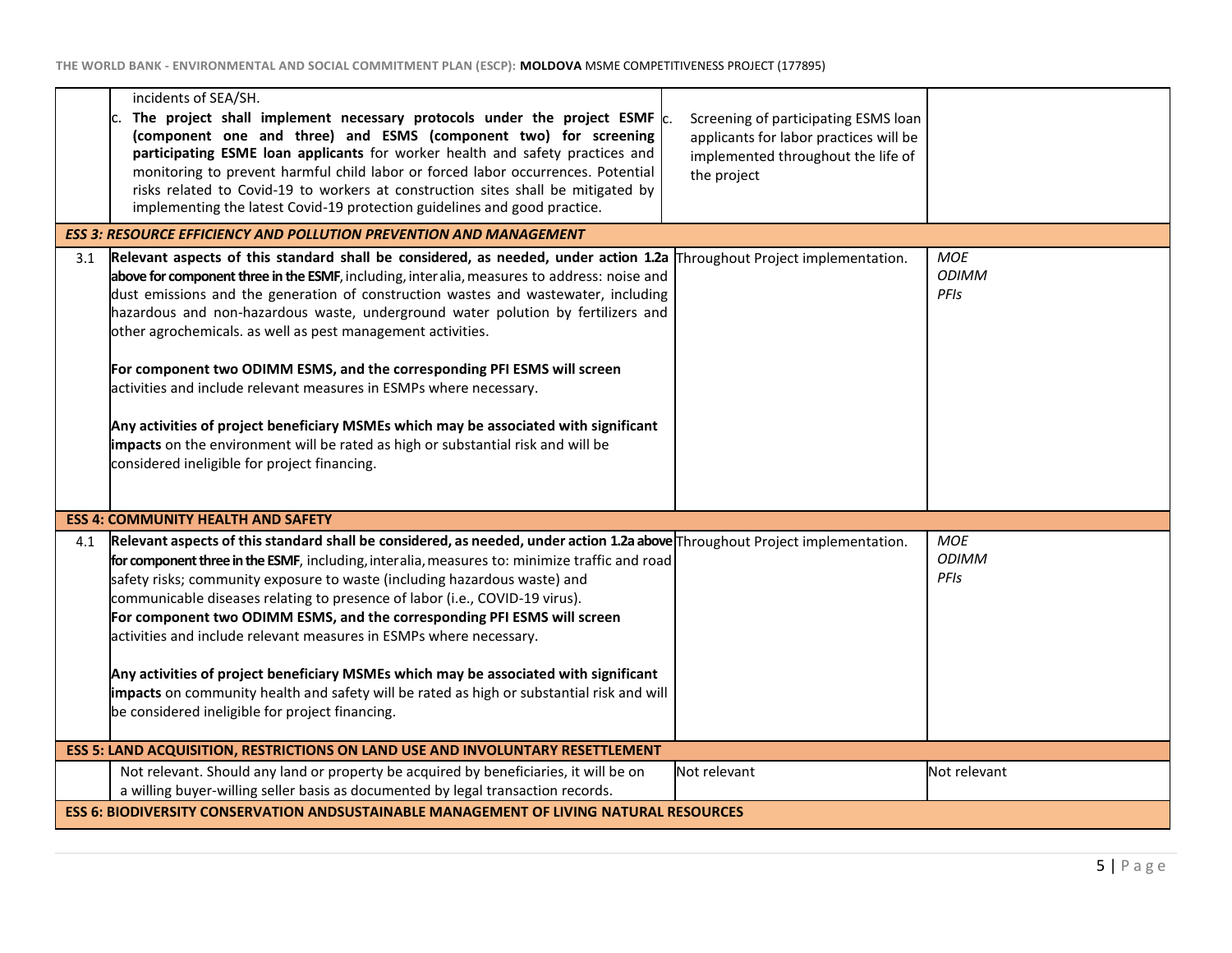**THE WORLD BANK - ENVIRONMENTAL AND SOCIAL COMMITMENT PLAN (ESCP): MOLDOVA** MSME COMPETITIVENESS PROJECT (177895)

| Not relevant. Exclusions apply                                                                                                                                                                                                                                                                                                                                                                                                                                                                                                                                                                                                                                                                                                                                                                                                                                                                                                                                                                                                                                                                                                                                                                                                                                                                                                                                                                                                                                                                                                                                                                                                                                                                                                                                                                                                                                                                                                                                                                                                                                                                                                               | Not relevant                                                                                                                                                                                                      | Not relevant                       |
|----------------------------------------------------------------------------------------------------------------------------------------------------------------------------------------------------------------------------------------------------------------------------------------------------------------------------------------------------------------------------------------------------------------------------------------------------------------------------------------------------------------------------------------------------------------------------------------------------------------------------------------------------------------------------------------------------------------------------------------------------------------------------------------------------------------------------------------------------------------------------------------------------------------------------------------------------------------------------------------------------------------------------------------------------------------------------------------------------------------------------------------------------------------------------------------------------------------------------------------------------------------------------------------------------------------------------------------------------------------------------------------------------------------------------------------------------------------------------------------------------------------------------------------------------------------------------------------------------------------------------------------------------------------------------------------------------------------------------------------------------------------------------------------------------------------------------------------------------------------------------------------------------------------------------------------------------------------------------------------------------------------------------------------------------------------------------------------------------------------------------------------------|-------------------------------------------------------------------------------------------------------------------------------------------------------------------------------------------------------------------|------------------------------------|
| ESS 7: INDIGENOUS PEOPLES/SUB-SAHARAN AFRICAN HISTORICALLY UNDERSERVED TRADITIONAL LOCAL COMMUNITIES                                                                                                                                                                                                                                                                                                                                                                                                                                                                                                                                                                                                                                                                                                                                                                                                                                                                                                                                                                                                                                                                                                                                                                                                                                                                                                                                                                                                                                                                                                                                                                                                                                                                                                                                                                                                                                                                                                                                                                                                                                         |                                                                                                                                                                                                                   |                                    |
| Not relevant.                                                                                                                                                                                                                                                                                                                                                                                                                                                                                                                                                                                                                                                                                                                                                                                                                                                                                                                                                                                                                                                                                                                                                                                                                                                                                                                                                                                                                                                                                                                                                                                                                                                                                                                                                                                                                                                                                                                                                                                                                                                                                                                                | Not relevant                                                                                                                                                                                                      | Not relevant                       |
| <b>ESS 8: CULTURAL HERITAGE</b>                                                                                                                                                                                                                                                                                                                                                                                                                                                                                                                                                                                                                                                                                                                                                                                                                                                                                                                                                                                                                                                                                                                                                                                                                                                                                                                                                                                                                                                                                                                                                                                                                                                                                                                                                                                                                                                                                                                                                                                                                                                                                                              |                                                                                                                                                                                                                   |                                    |
| Not relevant. Chance finds procedures to be included in ESMF and ESMS                                                                                                                                                                                                                                                                                                                                                                                                                                                                                                                                                                                                                                                                                                                                                                                                                                                                                                                                                                                                                                                                                                                                                                                                                                                                                                                                                                                                                                                                                                                                                                                                                                                                                                                                                                                                                                                                                                                                                                                                                                                                        | Not relevant                                                                                                                                                                                                      | Not relevant                       |
| <b>ESS 9: FINANCIAL INTERMEDIARIES</b>                                                                                                                                                                                                                                                                                                                                                                                                                                                                                                                                                                                                                                                                                                                                                                                                                                                                                                                                                                                                                                                                                                                                                                                                                                                                                                                                                                                                                                                                                                                                                                                                                                                                                                                                                                                                                                                                                                                                                                                                                                                                                                       |                                                                                                                                                                                                                   |                                    |
| ODIMM and each PFI shall develop and implement satisifactory ESMSs as defined<br>under ESS9 and will ensure that the necessary capacity, commitment and governance is<br>in place to adequately manage the E&S risks of its lending activities.<br>ODIMM and each PFI will designate a senior management official with oversight<br>responsibility and sufficient number of competent technical staff to implement the<br>ESMS.<br>ODIMM and each PFIs ESMS will provide instructions on how subprojects will be<br>screened for environmental and social risks and how the risk level of the guarantee<br>beneficiaries will be monitored.<br>The E&S procedures for each guarantee beneficiary firm will include a simple process<br>for (i) screening against the WBG Exclusion List and the national E&S laws of Moldova;<br>(ii) Screening, reviewing, and categorizing the subprojects according to their potential<br>environmental and social risks and impacts within the defined eligibility criteria for the<br>gurantee financing; (iii) applying any relevant requirement of the ESSs through the use of<br>environmental and social action plans (ESAPs) where necessary; and (iv) monitoring any<br>corrective actions proposed for the sub-project. The ESAPs will be prepared and<br>implemented by MSME beneficiaries after review and approval by PFIs and ODIMM.<br>ODIMM and the PIU shall review each PFI ESMS for consistency with the ODIMM ESMS<br>and with ESS9 requirements. If a PFI already has a corporate ESMS, it will be reviewed<br>and strengthened by the PFI in collaboration with ODIMM as needed to ensure<br>consistency with ESS9 and the ODIMM Bank-approved ESMS.<br><b>ODIMM and PIU will report to the Bank</b> semi-annually on the performance of guarantee<br>beneficiaries. MOE shall facilitate the Bank to conduct prior review for an initial set of<br>sub-projects of ODIMM and PFIs and thereafter conduct supervision spot checks for a<br>number of sub-projects as Described in the Project Operations Manual.<br><b>ESS 10: STAKEHOLDER ENGAGEMENT AND INFORMATION DISCLOSURE</b> | <b>ODIMM</b><br><b>ESMS</b><br>by<br>prepared<br>effectiveness and adopted before<br>disbursement of project funds.<br>Each PFI ESMS prepared and<br>adopted before provision of credit<br>guarantees to the PFI. | <b>MOE</b><br><b>ODIMM</b><br>PFIs |